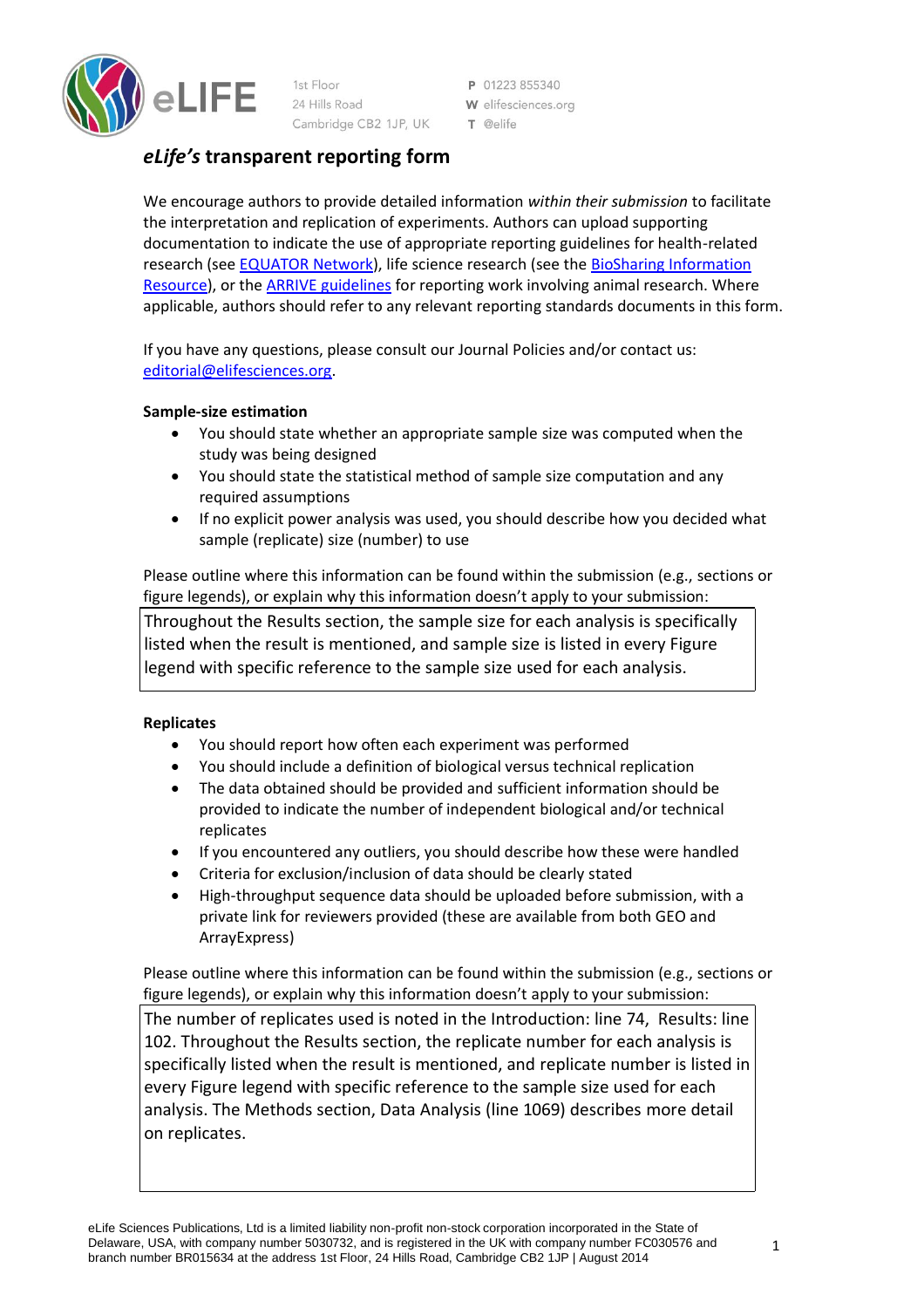

1st Floor<br>24 Hills Road Cambridge CB2 1JP, UK

P 01223 855340

W elifesciences.org

T @elife